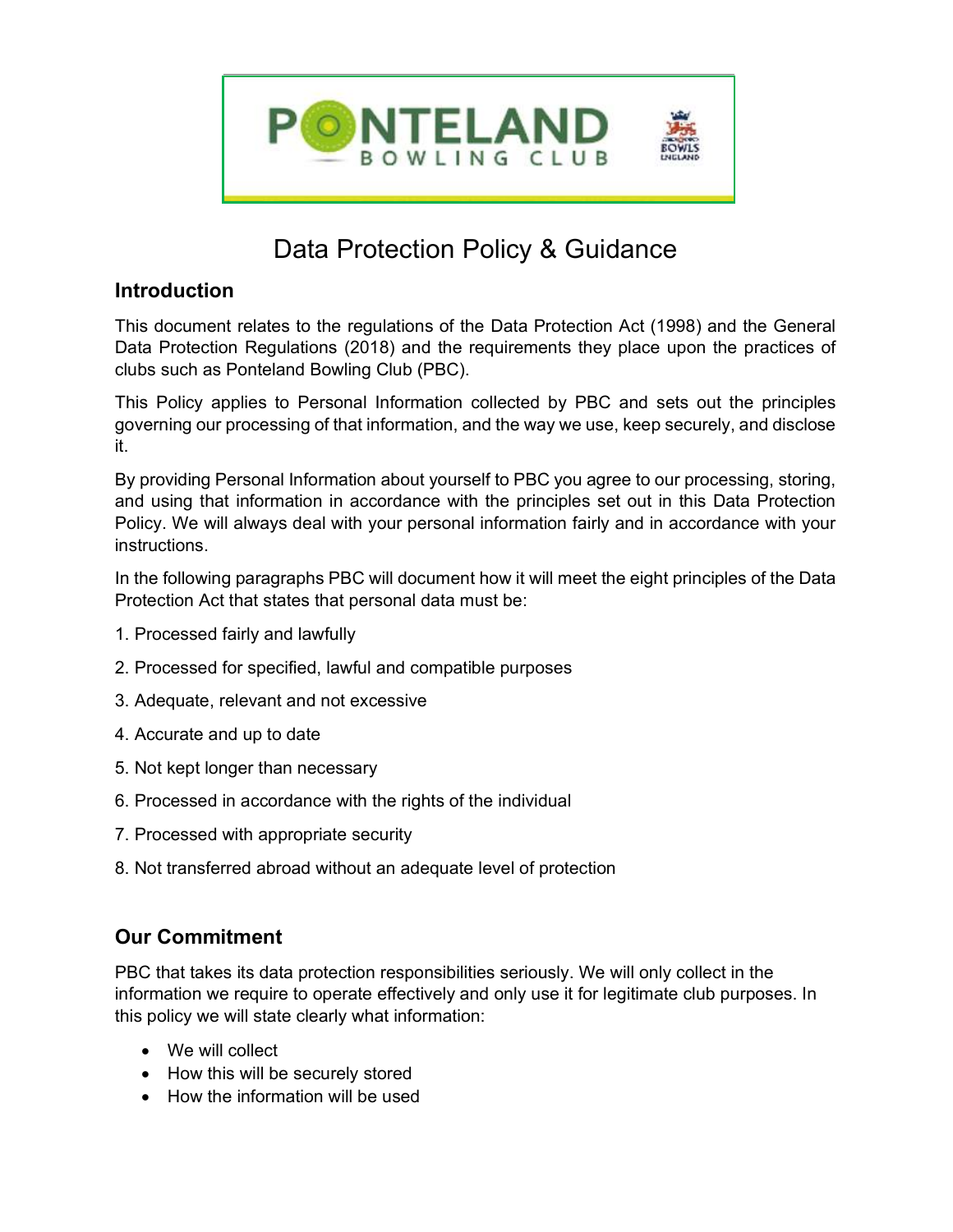- How members can request that all/some of their information is not used in in a specific way or in specific circumstances
- What information will be shared through our affiliation with Bowls England and Northumberland Bowls.
- How information will be deleted

## What information and Data will we collect?

We will only ask for personal Information that is necessary for us to operate as a bowling club. This information is collected when new members join the Club and it is checked for accuracy annually when members renew their membership. Membership information collected includes:

- full name and title,
- postal address,
- telephone, and/or mobile numbers
- email address.
- Photographs to celebrate achievements and promote club activities

### How will your information be stored?

The majority of your information will be stored by the Treasurer on a secure password protected computer.

Other key officers who will need access to some of your data will also store this securely on a password protected computer.

Email addresses will be entered into the Clubs email account which can only be accessed and used by key officials at the Club. This account is also password protected.

Contact list of all members identifying their name and a contact telephone number will be produced and circulated to all members to enable the efficient functioning if all club competitions. These contact lists can be circulated electronically or provided as a hard copy for members who do not have computers.

All members accepting the contact lists do so knowing they need to respect and protect the data of other members and not pass it on to anyone else without the members permission.

### How will your data be used?

Your name address and telephone number are used to produce a membership list. Where members do not have an email account, name and address details are used to contact individuals by mail.

Names are also used for members to identify their availability to play in teams and to produce team sheets.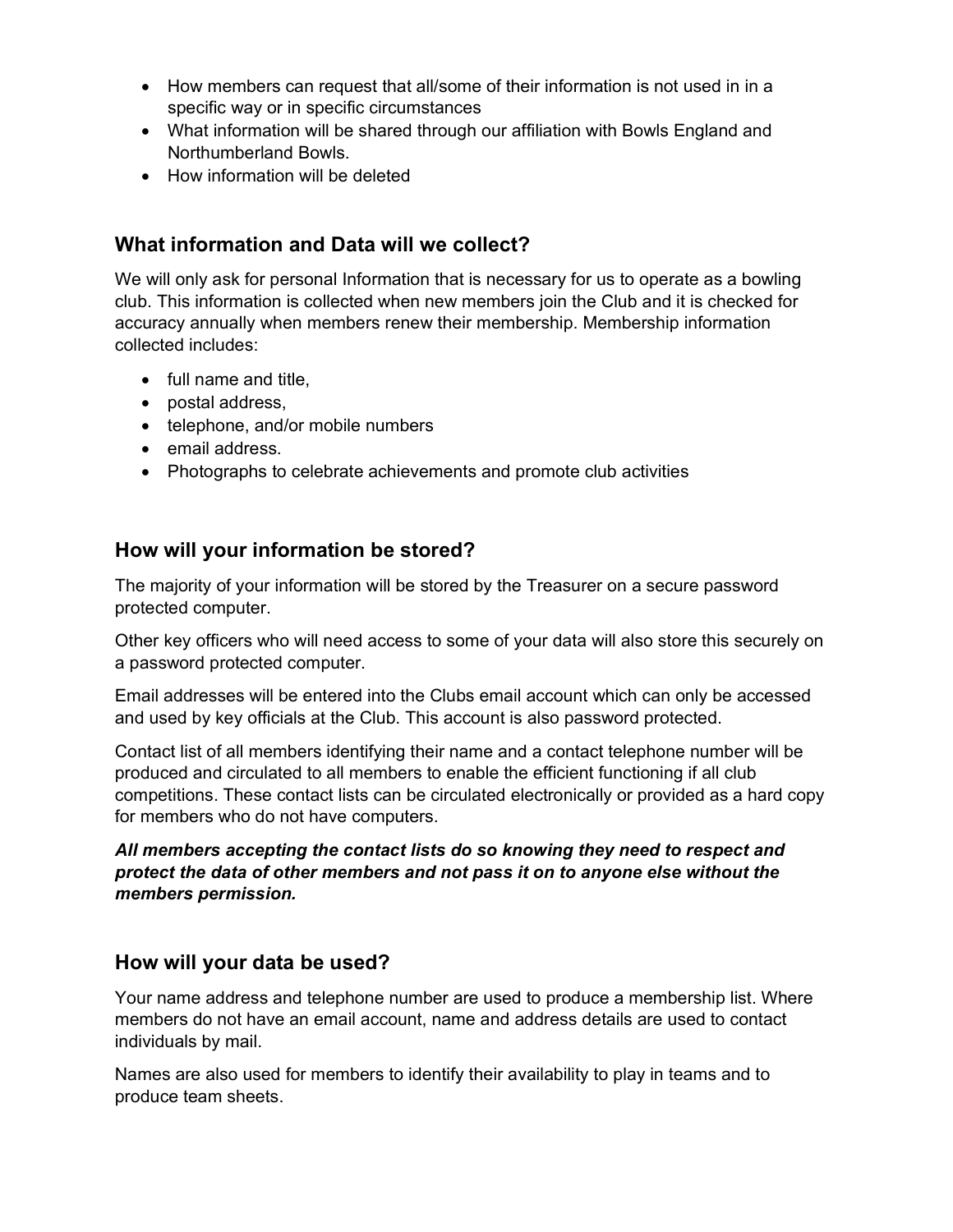Names of competition winners and club officials will be listed annually on the Club's Honours Board. This is to recognise and record the achievement of individual members and the contribution some members have made to the running of the bowling club

Email addresses are used by the Club, using the Club email account, to send out relevant information to all members concerning:

- Membership renewals
- Circulate fixture lists
- Information about games and social events
- Organise working parties and support for various club activities.
- Send out regular Newsletters and items of interest to keep all members fully informed about club activities
- Share information provided by Bowls England and Northumberland Bowls with all members
- Information relating to the status of the green and premises
- Issues relating to health and safety
- Members contact lists (containing name and telephone contact details) so members can contact each other to arrange club competitions, roll ups and manage all league and friendly games effectively
- As we are affiliated to Bowls Northumberland and Bowls England names are shared with Bowls Northumberland to identify you are a member of a bowling club and register members to play in competitions organised by the county. This information is provided by the Club annually. If any member entered national competitions the same information for the same purpose would be provided to Bowls England.
- Members who serve in key leadership and operational positions will need to have their basic communication details shared with other bowling clubs and with Northumberland Bowls so effective communication can be established for league games, friendlies and various competitions to be run effectively between clubs.

## Your personal information will never be passed to a third party without your explicit agreement.

#### How can members decide how their information is used?

We appreciate that the sharing of even basic personal information for some can be problematic and even life threatening. As a consequence, any member can choose not to have some or all of their personal details shared with other members, affiliated bodies or posted on Facebook and the Clubs website.

If any member wishes to opt out of sharing their personal information in any way, they will need to inform the Club secretary about the type of information they would not wish to be used and in which circumstances.

Occasionally the club will take photographs of activities to record events and use them later on Facebook and the Club's website to promote the club within the wider community.